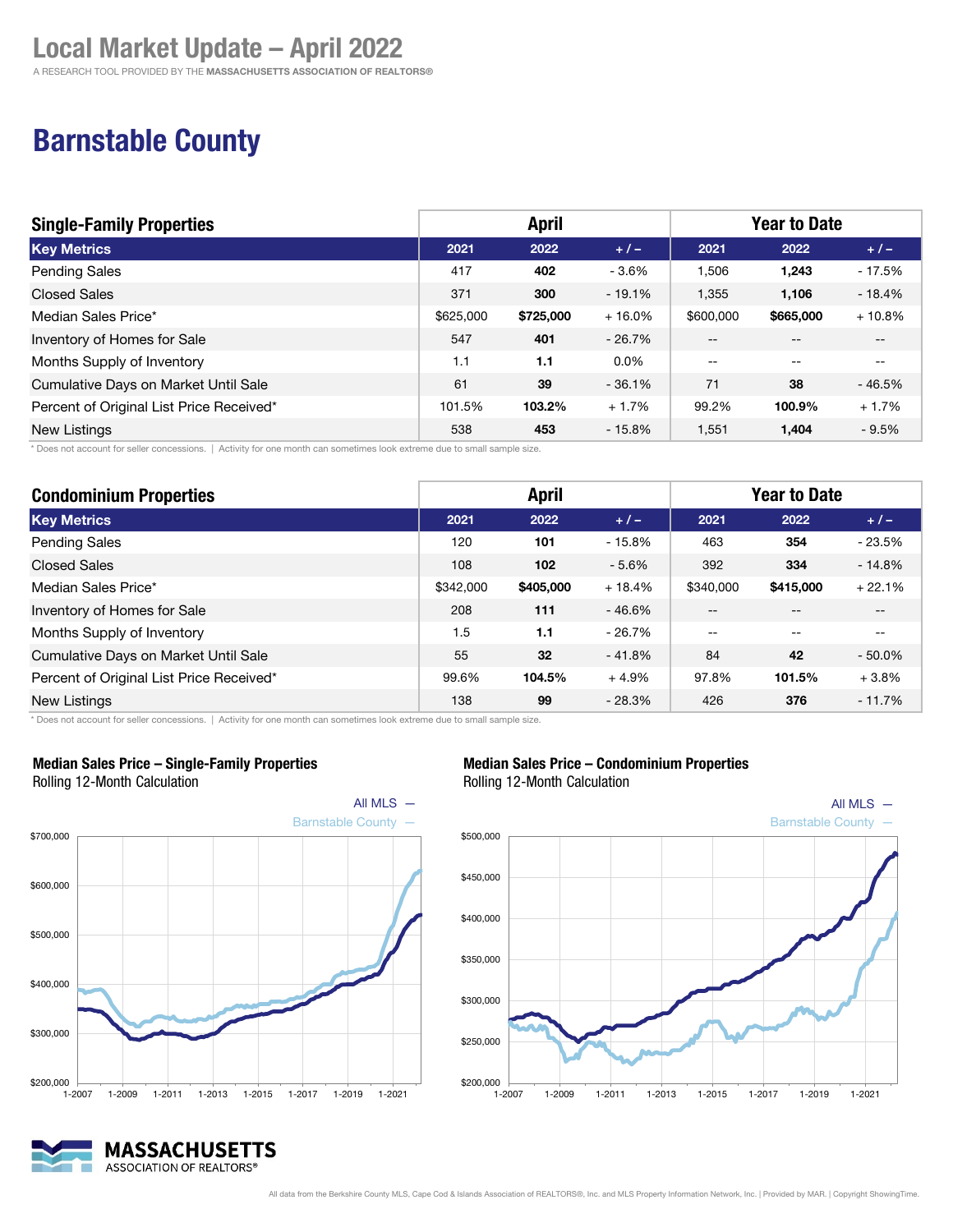# Berkshire County

| <b>Single-Family Properties</b>          | <b>April</b> |           |          | <b>Year to Date</b>      |               |          |
|------------------------------------------|--------------|-----------|----------|--------------------------|---------------|----------|
| <b>Key Metrics</b>                       | 2021         | 2022      | $+/-$    | 2021                     | 2022          | $+/-$    |
| <b>Pending Sales</b>                     | 125          | 113       | $-9.6%$  | 467                      | 397           | $-15.0%$ |
| <b>Closed Sales</b>                      | 125          | 89        | $-28.8%$ | 422                      | 379           | $-10.2%$ |
| Median Sales Price*                      | \$350,000    | \$340,000 | $-2.9%$  | \$292,500                | \$314,000     | $+7.4%$  |
| Inventory of Homes for Sale              | 290          | 175       | $-39.7%$ | $\overline{\phantom{a}}$ | $- -$         | $- -$    |
| Months Supply of Inventory               | 1.8          | 1.4       | $-22.2%$ | $\sim$ $\sim$            | $\sim$ $\sim$ | --       |
| Cumulative Days on Market Until Sale     | 146          | 123       | $-15.8%$ | 133                      | 111           | $-16.5%$ |
| Percent of Original List Price Received* | 96.3%        | 99.3%     | $+3.1%$  | 94.9%                    | 95.9%         | $+1.1%$  |
| New Listings                             | 170          | 129       | $-24.1%$ | 482                      | 411           | $-14.7%$ |

\* Does not account for seller concessions. | Activity for one month can sometimes look extreme due to small sample size.

| <b>Condominium Properties</b>            | <b>April</b> |           |          | <b>Year to Date</b> |           |          |
|------------------------------------------|--------------|-----------|----------|---------------------|-----------|----------|
| <b>Key Metrics</b>                       | 2021         | 2022      | $+1-$    | 2021                | 2022      | $+/-$    |
| Pending Sales                            | 19           | 7         | $-63.2%$ | 74                  | 45        | $-39.2%$ |
| <b>Closed Sales</b>                      | 22           | 13        | $-40.9%$ | 62                  | 58        | $-6.5%$  |
| Median Sales Price*                      | \$308.750    | \$355,000 | $+15.0%$ | \$266.750           | \$292,500 | $+9.7%$  |
| Inventory of Homes for Sale              | 44           | 26        | $-40.9%$ |                     |           |          |
| Months Supply of Inventory               | 2.3          | 1.6       | $-30.4%$ | --                  |           | --       |
| Cumulative Days on Market Until Sale     | 165          | 123       | $-25.5%$ | 154                 | 109       | $-29.2%$ |
| Percent of Original List Price Received* | 96.5%        | 98.1%     | $+1.7%$  | 95.1%               | 96.4%     | $+1.4%$  |
| New Listings                             | 20           |           | $-65.0%$ | 55                  | 61        | $+10.9%$ |

\* Does not account for seller concessions. | Activity for one month can sometimes look extreme due to small sample size.



#### Median Sales Price – Single-Family Properties

Rolling 12-Month Calculation



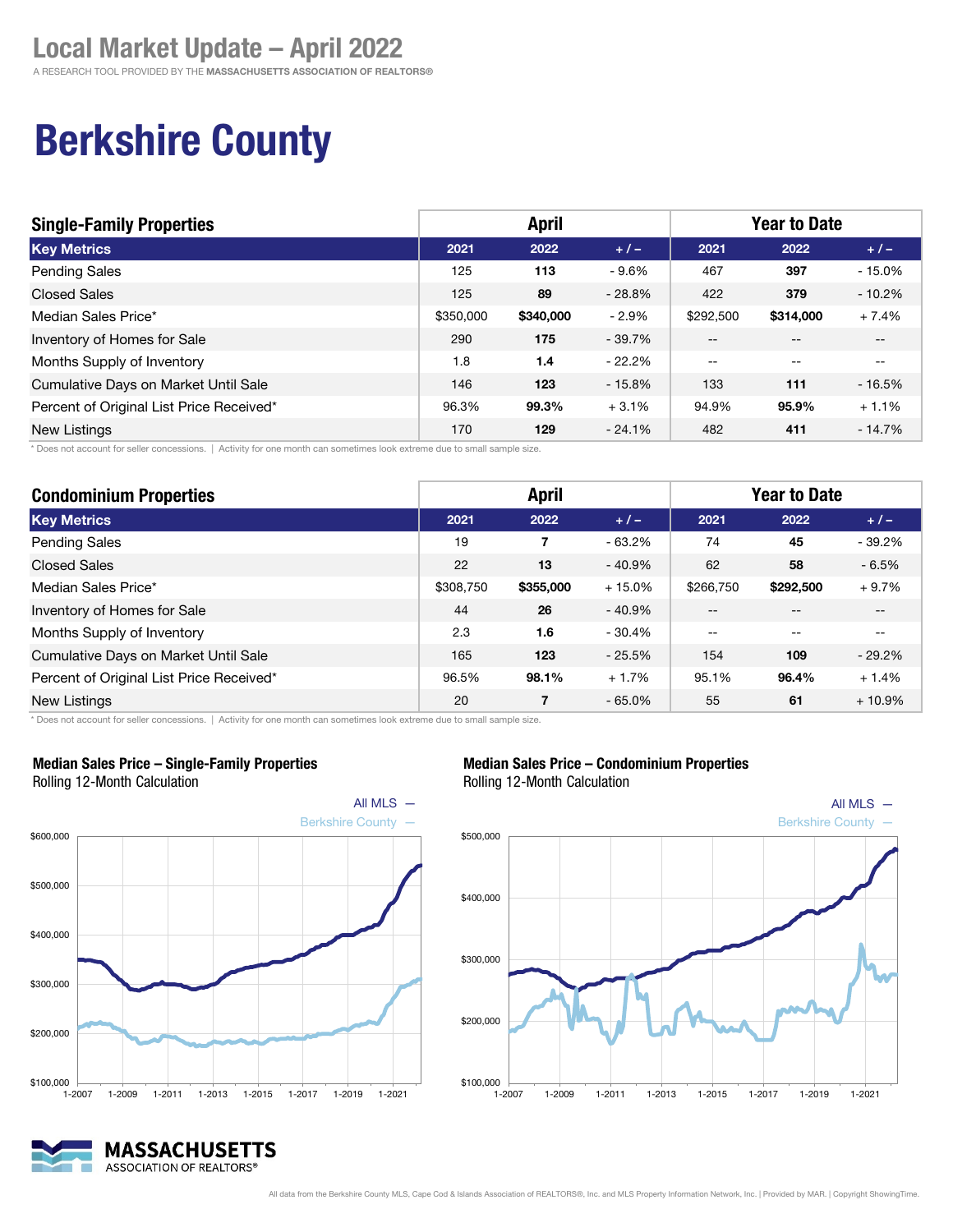A RESEARCH TOOL PROVIDED BY THE MASSACHUSETTS ASSOCIATION OF REALTORS®

# Bristol County

| <b>Single-Family Properties</b>          | <b>April</b> |           |           | <b>Year to Date</b>      |                          |          |
|------------------------------------------|--------------|-----------|-----------|--------------------------|--------------------------|----------|
| <b>Key Metrics</b>                       | 2021         | 2022      | $+ 1 -$   | 2021                     | 2022                     | $+/-$    |
| <b>Pending Sales</b>                     | 408          | 365       | $-10.5%$  | 1,397                    | 1,209                    | $-13.5%$ |
| <b>Closed Sales</b>                      | 329          | 256       | $-22.2%$  | 1,209                    | 1,024                    | $-15.3%$ |
| Median Sales Price*                      | \$410,000    | \$461,000 | $+12.4%$  | \$399,000                | \$445,000                | $+11.5%$ |
| Inventory of Homes for Sale              | 419          | 318       | $-24.1%$  | $- -$                    | $- -$                    | --       |
| Months Supply of Inventory               | 1.0          | 0.9       | $-10.0\%$ | $\overline{\phantom{m}}$ | $\overline{\phantom{m}}$ | $- -$    |
| Cumulative Days on Market Until Sale     | 30           | 35        | $+16.7%$  | 34                       | 37                       | $+8.8%$  |
| Percent of Original List Price Received* | 104.1%       | 102.4%    | $-1.6\%$  | 102.2%                   | 101.6%                   | $-0.6%$  |
| <b>New Listings</b>                      | 478          | 457       | $-4.4%$   | 1,547                    | 1,417                    | $-8.4%$  |

\* Does not account for seller concessions. | Activity for one month can sometimes look extreme due to small sample size.

| <b>Condominium Properties</b>            | <b>April</b> |           |           | <b>Year to Date</b> |           |          |
|------------------------------------------|--------------|-----------|-----------|---------------------|-----------|----------|
| <b>Key Metrics</b>                       | 2021         | 2022      | $+/-$     | 2021                | 2022      | $+/-$    |
| Pending Sales                            | 70           | 94        | $+34.3%$  | 237                 | 295       | $+24.5%$ |
| <b>Closed Sales</b>                      | 49           | 79        | $+61.2%$  | 231                 | 253       | $+9.5%$  |
| Median Sales Price*                      | \$262,000    | \$291,000 | $+11.1%$  | \$260,000           | \$298,500 | $+14.8%$ |
| Inventory of Homes for Sale              | 74           | 43        | $-41.9%$  | --                  |           |          |
| Months Supply of Inventory               | 1.0          | 0.6       | $-40.0\%$ | $- -$               | --        | $-$      |
| Cumulative Days on Market Until Sale     | 37           | 20        | $-45.9%$  | 37                  | 28        | $-24.3%$ |
| Percent of Original List Price Received* | 103.3%       | 105.5%    | $+2.1%$   | 99.9%               | 103.1%    | $+3.2%$  |
| <b>New Listings</b>                      | 88           | 91        | $+3.4%$   | 264                 | 306       | $+15.9%$ |

\* Does not account for seller concessions. | Activity for one month can sometimes look extreme due to small sample size.



Median Sales Price – Single-Family Properties Rolling 12-Month Calculation



Median Sales Price – Condominium Properties

Rolling 12-Month Calculation



All MLS  $-$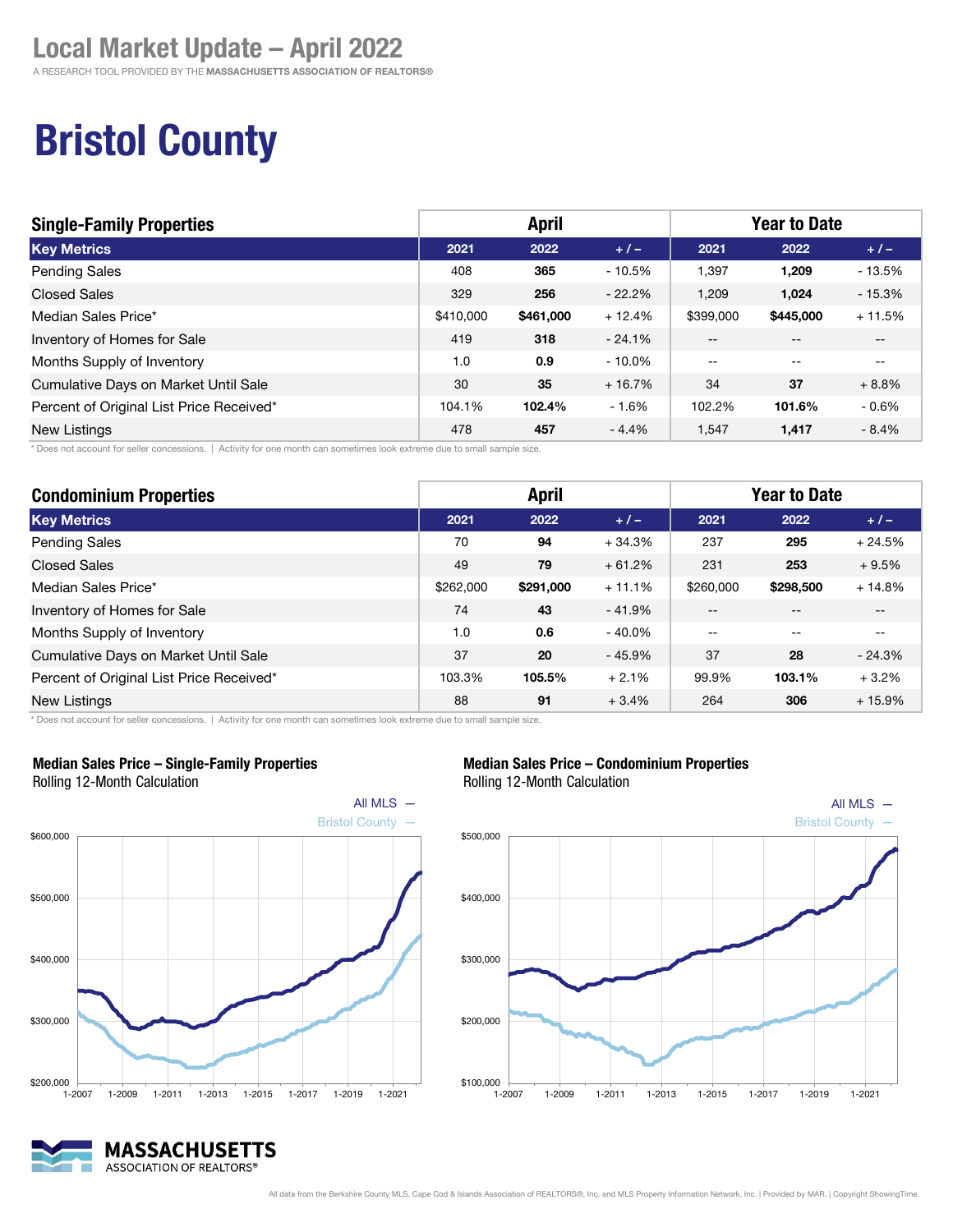A RESEARCH TOOL PROVIDED BY THE MASSACHUSETTS ASSOCIATION OF REALTORS®

# Dukes County

| <b>Single-Family Properties</b>          | <b>April</b> |                |           | <b>Year to Date</b> |             |          |
|------------------------------------------|--------------|----------------|-----------|---------------------|-------------|----------|
| <b>Key Metrics</b>                       | 2021         | 2022           | $+/-$     | 2021                | 2022        | $+/-$    |
| <b>Pending Sales</b>                     | 8            | 3              | $-62.5%$  | 22                  | 17          | $-22.7%$ |
| <b>Closed Sales</b>                      | 5            | $\overline{2}$ | $-60.0\%$ | 15                  | 16          | $+6.7%$  |
| Median Sales Price*                      | \$1,270,000  | \$1,191,100    | $-6.2%$   | \$890,000           | \$1,365,750 | $+53.5%$ |
| Inventory of Homes for Sale              | 21           | 12             | $-42.9%$  | $\qquad \qquad -$   | $- -$       | $- -$    |
| Months Supply of Inventory               | 2.5          | 2.3            | $-8.0\%$  | $- -$               | $- -$       | $- -$    |
| Cumulative Days on Market Until Sale     | 46           | 109            | $+137.0%$ | 49                  | 68          | $+38.8%$ |
| Percent of Original List Price Received* | 95.6%        | 88.5%          | - 7.4%    | 94.4%               | 98.4%       | $+4.2%$  |
| <b>New Listings</b>                      | 12           |                | $-91.7%$  | 30                  | 13          | $-56.7%$ |

\* Does not account for seller concessions. | Activity for one month can sometimes look extreme due to small sample size.

| <b>Condominium Properties</b>            | <b>April</b> |              |            | <b>Year to Date</b> |              |            |
|------------------------------------------|--------------|--------------|------------|---------------------|--------------|------------|
| <b>Key Metrics</b>                       | 2021         | 2022         | $+1-$      | 2021                | 2022         | $+/-$      |
| <b>Pending Sales</b>                     | 0            |              | $- -$      | 2                   | $\mathbf{2}$ | $0.0\%$    |
| <b>Closed Sales</b>                      |              | $\mathbf{0}$ | $-100.0\%$ | $\overline{4}$      | 0            | $-100.0\%$ |
| Median Sales Price*                      | \$980,000    | \$0          | $-100.0\%$ | \$652,500           | \$0          | $-100.0\%$ |
| Inventory of Homes for Sale              | 5            | $\mathbf 0$  | $-100.0\%$ | $- -$               |              | --         |
| Months Supply of Inventory               | 3.9          | 0.0          | $-100.0\%$ | $-$                 |              | --         |
| Cumulative Days on Market Until Sale     | 57           | $\mathbf{0}$ | $-100.0\%$ | 171                 | 0            | $-100.0\%$ |
| Percent of Original List Price Received* | 89.1%        | $0.0\%$      | $-100.0\%$ | 93.1%               | $0.0\%$      | $-100.0\%$ |
| New Listings                             |              |              | $0.0\%$    | 5                   | $\mathbf{2}$ | $-60.0\%$  |

\* Does not account for seller concessions. | Activity for one month can sometimes look extreme due to small sample size.



### Median Sales Price – Single-Family Properties

Rolling 12-Month Calculation

### MASSACHUSETTS ASSOCIATION OF REALTORS®





All MLS  $-$ 

Dukes County

Rolling 12-Month Calculation

 $$0$   $-$ <br>1-2007

\$200,000

\$400,000

1-2007 1-2009 1-2011 1-2013 1-2015 1-2017 1-2019 1-2021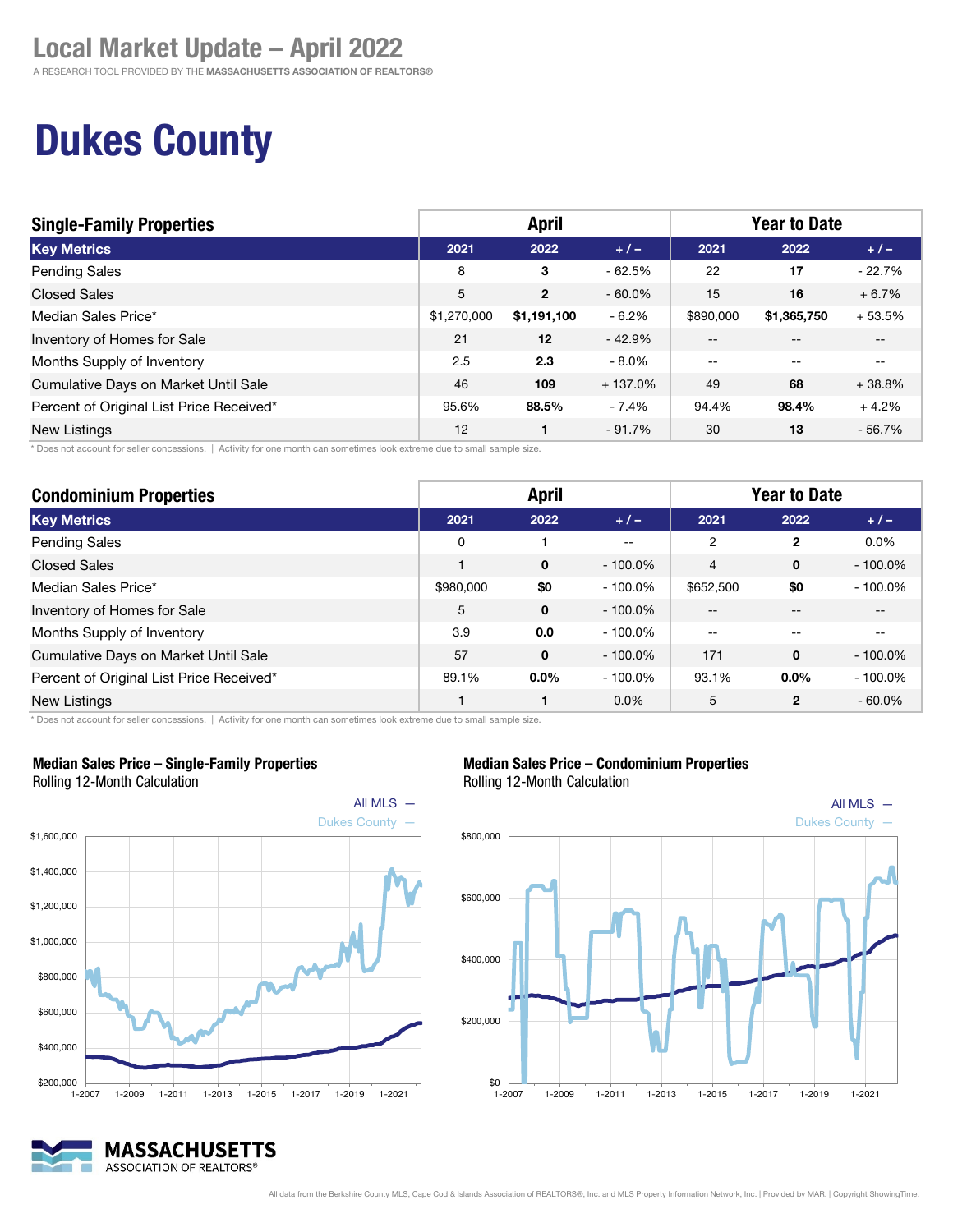A RESEARCH TOOL PROVIDED BY THE MASSACHUSETTS ASSOCIATION OF REALTORS®

# Essex County

| <b>Single-Family Properties</b>          | <b>April</b> |           |          | <b>Year to Date</b> |           |          |
|------------------------------------------|--------------|-----------|----------|---------------------|-----------|----------|
| <b>Key Metrics</b>                       | 2021         | 2022      | $+1-$    | 2021                | 2022      | $+/-$    |
| <b>Pending Sales</b>                     | 516          | 510       | $-1.2%$  | 1.684               | 1,465     | $-13.0%$ |
| <b>Closed Sales</b>                      | 423          | 323       | $-23.6%$ | 1.357               | 1,150     | $-15.3%$ |
| Median Sales Price*                      | \$601,000    | \$624,950 | $+4.0%$  | \$562,000           | \$592,000 | $+5.3%$  |
| Inventory of Homes for Sale              | 434          | 339       | $-21.9%$ | $- -$               |           | --       |
| Months Supply of Inventory               | 0.8          | 0.7       | $-12.5%$ | $- -$               | $-$       | $- -$    |
| Cumulative Days on Market Until Sale     | 27           | 26        | $-3.7%$  | 34                  | 28        | - 17.6%  |
| Percent of Original List Price Received* | 105.3%       | 108.0%    | $+2.6%$  | 103.4%              | 105.1%    | $+1.6%$  |
| New Listings                             | 627          | 605       | $-3.5%$  | 1.898               | 1,736     | $-8.5%$  |

\* Does not account for seller concessions. | Activity for one month can sometimes look extreme due to small sample size.

| <b>Condominium Properties</b>            | <b>April</b> |           |           | <b>Year to Date</b> |           |          |
|------------------------------------------|--------------|-----------|-----------|---------------------|-----------|----------|
| <b>Key Metrics</b>                       | 2021         | 2022      | $+1-$     | 2021                | 2022      | $+/-$    |
| <b>Pending Sales</b>                     | 302          | 253       | $-16.2%$  | 968                 | 802       | $-17.1%$ |
| <b>Closed Sales</b>                      | 226          | 200       | $-11.5%$  | 772                 | 685       | $-11.3%$ |
| Median Sales Price*                      | \$366.250    | \$440,000 | $+20.1%$  | \$365,000           | \$404,000 | $+10.7%$ |
| Inventory of Homes for Sale              | 236          | 144       | $-39.0\%$ | $- -$               |           | --       |
| Months Supply of Inventory               | 0.9          | 0.6       | $-33.3%$  | $- -$               | --        | --       |
| Cumulative Days on Market Until Sale     | 31           | 29        | $-6.5%$   | 38                  | 33        | $-13.2%$ |
| Percent of Original List Price Received* | 103.1%       | 105.4%    | $+2.2%$   | 101.0%              | 103.5%    | $+2.5%$  |
| New Listings                             | 333          | 276       | $-17.1%$  | 1.076               | 879       | $-18.3%$ |

\* Does not account for seller concessions. | Activity for one month can sometimes look extreme due to small sample size.



Median Sales Price – Single-Family Properties





### Median Sales Price – Condominium Properties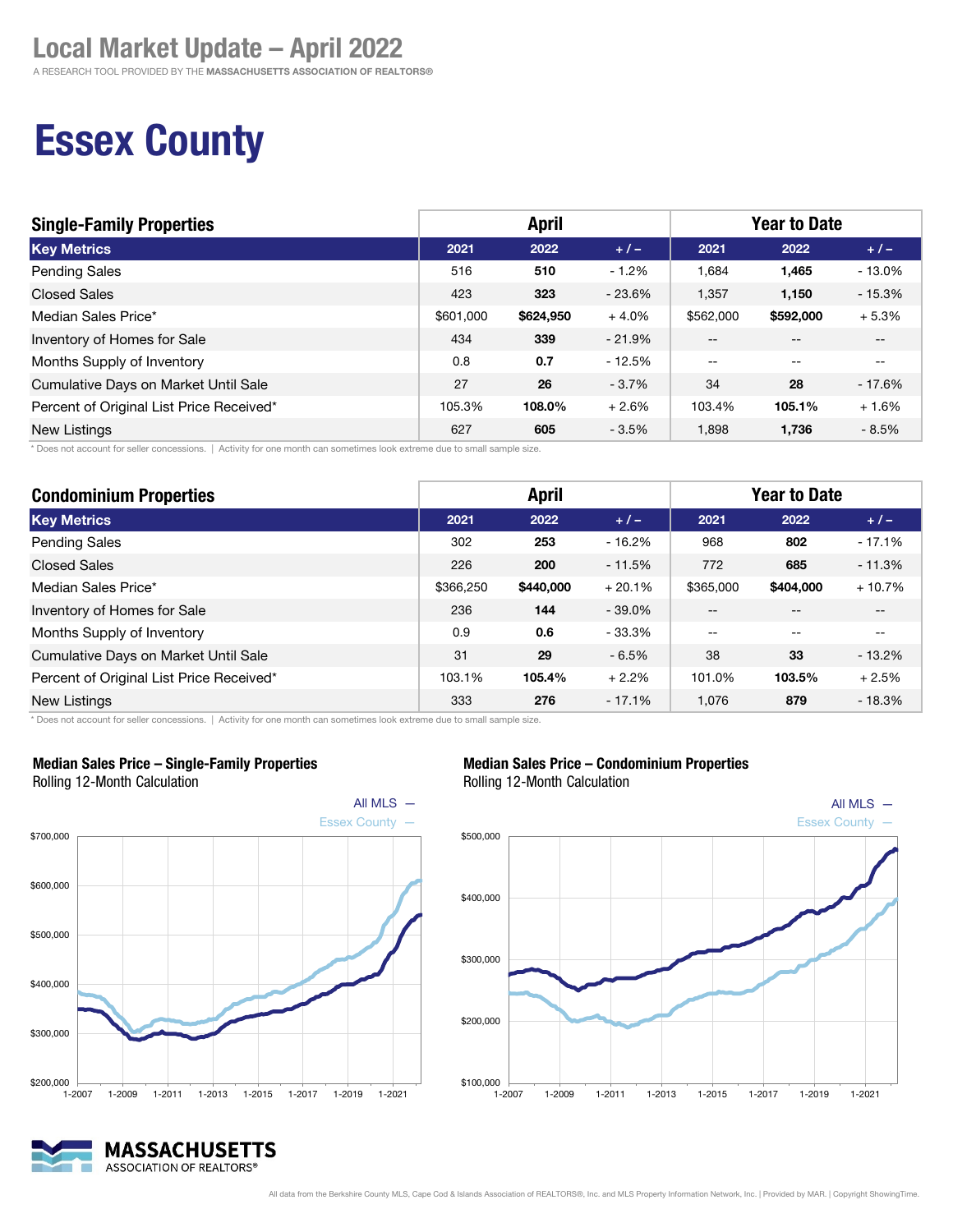A RESEARCH TOOL PROVIDED BY THE MASSACHUSETTS ASSOCIATION OF REALTORS®

# Franklin County

| <b>Single-Family Properties</b>          | <b>April</b> |           |          | <b>Year to Date</b> |           |          |
|------------------------------------------|--------------|-----------|----------|---------------------|-----------|----------|
| <b>Key Metrics</b>                       | 2021         | 2022      | $+1-$    | 2021                | 2022      | $+/-$    |
| <b>Pending Sales</b>                     | 54           | 52        | $-3.7%$  | 157                 | 146       | $-7.0\%$ |
| <b>Closed Sales</b>                      | 27           | 41        | $+51.9%$ | 140                 | 144       | $+2.9%$  |
| Median Sales Price*                      | \$260,000    | \$297.450 | $+14.4%$ | \$265,000           | \$307,000 | $+15.8%$ |
| Inventory of Homes for Sale              | 64           | 42        | $-34.4%$ | $- -$               |           | $- -$    |
| Months Supply of Inventory               | 1.1          | 0.8       | $-27.3%$ | $-$                 | $-$       | $- -$    |
| Cumulative Days on Market Until Sale     | 69           | 60        | $-13.0%$ | 50                  | 47        | $-6.0\%$ |
| Percent of Original List Price Received* | 99.4%        | 100.8%    | $+1.4%$  | 98.0%               | 101.1%    | $+3.2%$  |
| New Listings                             | 62           | 60        | $-3.2%$  | 166                 | 164       | $-1.2%$  |

\* Does not account for seller concessions. | Activity for one month can sometimes look extreme due to small sample size.

| <b>Condominium Properties</b>            | <b>April</b>   |           |            | <b>Year to Date</b> |           |            |
|------------------------------------------|----------------|-----------|------------|---------------------|-----------|------------|
| <b>Key Metrics</b>                       | 2021           | 2022      | $+/-$      | 2021                | 2022      | $+/-$      |
| Pending Sales                            | 2              |           | $-50.0\%$  | 8                   | 13        | $+62.5%$   |
| <b>Closed Sales</b>                      | 3              | 4         | $+33.3%$   | 5                   | 13        | $+160.0\%$ |
| Median Sales Price*                      | \$206,000      | \$212,361 | $+3.1%$    | \$185,000           | \$223,722 | $+20.9%$   |
| Inventory of Homes for Sale              | $\overline{2}$ | 4         | $+100.0\%$ | --                  |           |            |
| Months Supply of Inventory               | 0.6            | 1.2       | $+100.0\%$ | $- -$               |           |            |
| Cumulative Days on Market Until Sale     | 59             | 17        | - 71.2%    | 53                  | 20        | $-62.3%$   |
| Percent of Original List Price Received* | 98.2%          | 109.4%    | $+11.4%$   | 94.5%               | 104.7%    | $+10.8%$   |
| <b>New Listings</b>                      | $\overline{2}$ |           | $-50.0\%$  |                     | 16        | $+128.6%$  |

\* Does not account for seller concessions. | Activity for one month can sometimes look extreme due to small sample size.



#### Median Sales Price – Single-Family Properties Rolling 12-Month Calculation

Rolling 12-Month Calculation

Median Sales Price – Condominium Properties



All MLS  $-$ 

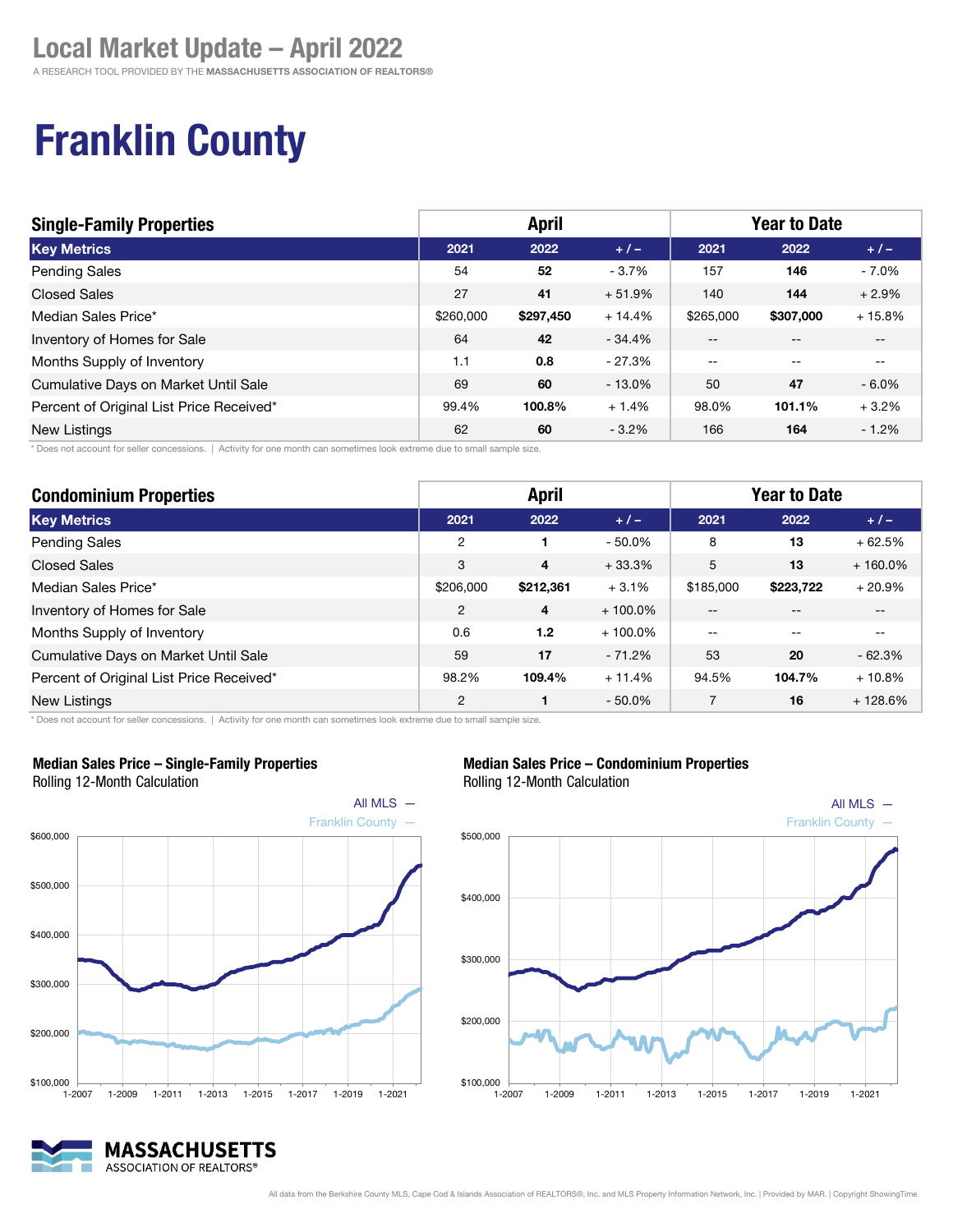A RESEARCH TOOL PROVIDED BY THE MASSACHUSETTS ASSOCIATION OF REALTORS®

# Hampden County

| <b>Single-Family Properties</b>          | <b>April</b> |           |           | <b>Year to Date</b> |           |          |
|------------------------------------------|--------------|-----------|-----------|---------------------|-----------|----------|
| <b>Key Metrics</b>                       | 2021         | 2022      | $+1-$     | 2021                | 2022      | $+/-$    |
| <b>Pending Sales</b>                     | 364          | 353       | $-3.0%$   | 1,284               | 1,193     | $-7.1%$  |
| <b>Closed Sales</b>                      | 310          | 265       | $-14.5%$  | 1.146               | 999       | $-12.8%$ |
| Median Sales Price*                      | \$253,000    | \$280,000 | $+10.7%$  | \$245,000           | \$270,000 | $+10.2%$ |
| Inventory of Homes for Sale              | 388          | 265       | $-31.7%$  | $- -$               |           | --       |
| Months Supply of Inventory               | 1.0          | 0.8       | $-20.0\%$ | $- -$               | $-$       | $- -$    |
| Cumulative Days on Market Until Sale     | 35           | 31        | $-11.4%$  | 41                  | 34        | $-17.1%$ |
| Percent of Original List Price Received* | 102.5%       | 103.9%    | $+1.4%$   | 100.6%              | 102.1%    | $+1.5%$  |
| New Listings                             | 459          | 405       | $-11.8%$  | 1.389               | 1,293     | $-6.9\%$ |

\* Does not account for seller concessions. | Activity for one month can sometimes look extreme due to small sample size.

| <b>Condominium Properties</b>            | <b>April</b> |           |          | <b>Year to Date</b> |           |           |
|------------------------------------------|--------------|-----------|----------|---------------------|-----------|-----------|
| <b>Key Metrics</b>                       | 2021         | 2022      | $+/-$    | 2021                | 2022      | $+/-$     |
| Pending Sales                            | 38           | 57        | $+50.0%$ | 182                 | 210       | $+15.4%$  |
| <b>Closed Sales</b>                      | 49           | 66        | $+34.7%$ | 165                 | 200       | $+21.2%$  |
| Median Sales Price*                      | \$180,000    | \$189,500 | $+5.3%$  | \$160,000           | \$182,750 | $+14.2%$  |
| Inventory of Homes for Sale              | 52           | 32        | $-38.5%$ | --                  |           |           |
| Months Supply of Inventory               | 1.1          | 0.6       | $-45.5%$ | $-$                 |           |           |
| Cumulative Days on Market Until Sale     | 38           | 22        | $-42.1%$ | 36                  | 26        | $-27.8%$  |
| Percent of Original List Price Received* | 100.9%       | 101.8%    | $+0.9%$  | 99.8%               | 101.7%    | $+1.9%$   |
| <b>New Listings</b>                      | 57           | 56        | $-1.8%$  | 190                 | 209       | $+10.0\%$ |

\* Does not account for seller concessions. | Activity for one month can sometimes look extreme due to small sample size.



#### Median Sales Price – Single-Family Properties

Rolling 12-Month Calculation

### MASSACHUSETTS ASSOCIATION OF REALTORS®



Rolling 12-Month Calculation

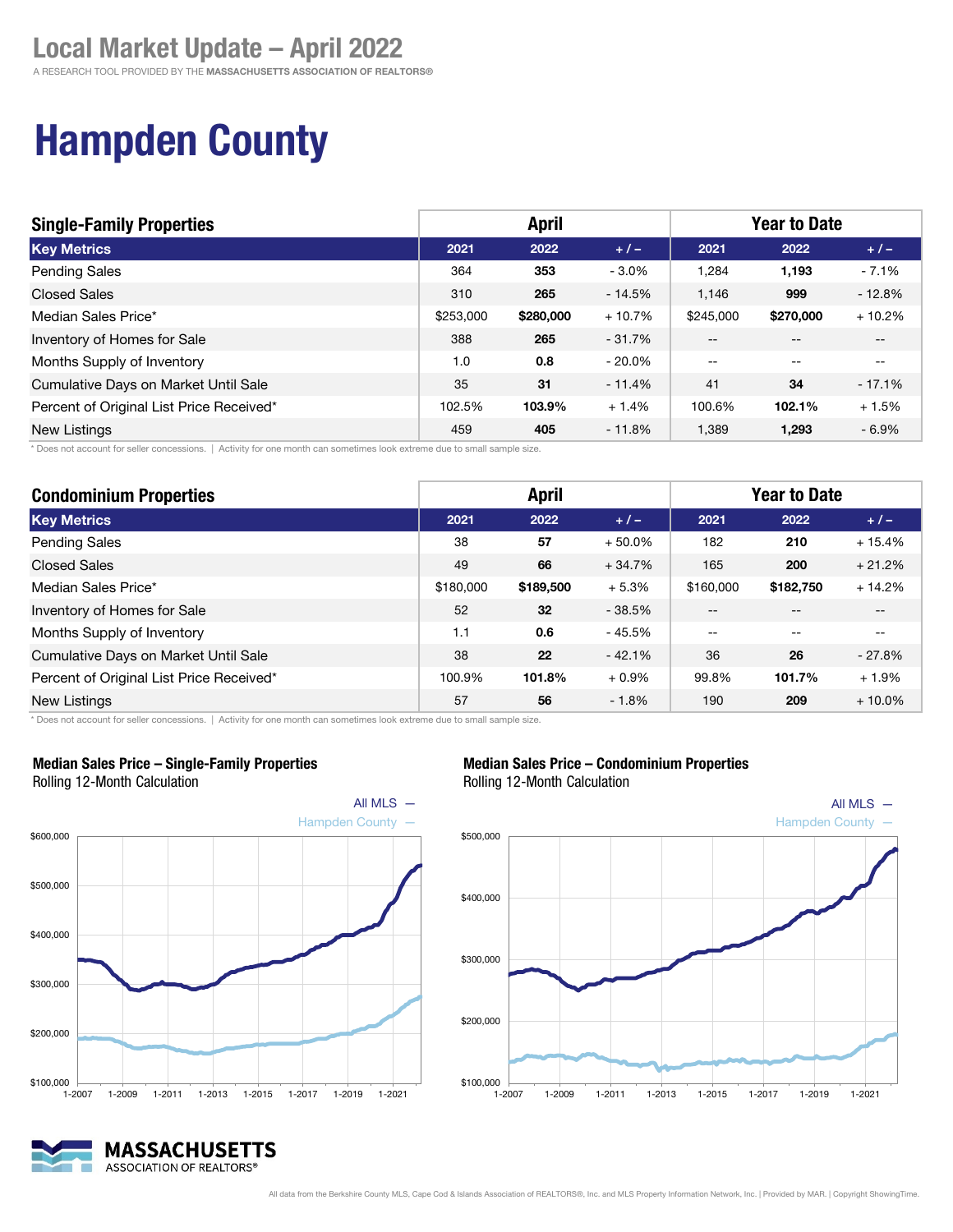# Hampshire County

| <b>Single-Family Properties</b>          | <b>April</b> |           |          | <b>Year to Date</b> |                   |          |
|------------------------------------------|--------------|-----------|----------|---------------------|-------------------|----------|
| <b>Key Metrics</b>                       | 2021         | 2022      | $+/-$    | 2021                | 2022              | $+/-$    |
| <b>Pending Sales</b>                     | 116          | 112       | $-3.4%$  | 366                 | 353               | $-3.6%$  |
| <b>Closed Sales</b>                      | 79           | 92        | $+16.5%$ | 313                 | 300               | $-4.2%$  |
| Median Sales Price*                      | \$370,000    | \$393,000 | $+6.2%$  | \$339,900           | \$375,000         | $+10.3%$ |
| Inventory of Homes for Sale              | 142          | 97        | $-31.7%$ | $-$                 | $- -$             | $- -$    |
| Months Supply of Inventory               | 1.3          | 0.9       | $-30.8%$ | $-$                 | $\qquad \qquad -$ | $- -$    |
| Cumulative Days on Market Until Sale     | 47           | 32        | $-31.9%$ | 62                  | 42                | $-32.3%$ |
| Percent of Original List Price Received* | 102.2%       | 104.7%    | $+2.4%$  | 99.7%               | 101.9%            | $+2.2%$  |
| New Listings                             | 148          | 133       | $-10.1%$ | 391                 | 395               | $+1.0%$  |

\* Does not account for seller concessions. | Activity for one month can sometimes look extreme due to small sample size.

| <b>Condominium Properties</b>            | <b>April</b> |           |          | <b>Year to Date</b> |           |          |
|------------------------------------------|--------------|-----------|----------|---------------------|-----------|----------|
| <b>Key Metrics</b>                       | 2021         | 2022      | $+/-$    | 2021                | 2022      | $+/-$    |
| <b>Pending Sales</b>                     | 25           | 31        | $+24.0%$ | 95                  | 87        | $-8.4%$  |
| <b>Closed Sales</b>                      | 26           | 24        | $-7.7%$  | 77                  | 74        | $-3.9%$  |
| Median Sales Price*                      | \$245,500    | \$299,000 | $+21.8%$ | \$231,000           | \$271,000 | $+17.3%$ |
| Inventory of Homes for Sale              | 54           | 34        | $-37.0%$ | --                  |           |          |
| Months Supply of Inventory               | 2.3          | 1.2       | $-47.8%$ | $-$                 |           |          |
| Cumulative Days on Market Until Sale     | 50           | 28        | $-44.0%$ | 61                  | 45        | $-26.2%$ |
| Percent of Original List Price Received* | 100.5%       | 107.5%    | $+7.0%$  | 98.6%               | 104.8%    | $+6.3%$  |
| New Listings                             | 29           | 34        | $+17.2%$ | 116                 | 105       | $-9.5%$  |

\* Does not account for seller concessions. | Activity for one month can sometimes look extreme due to small sample size.



#### Median Sales Price – Single-Family Properties Rolling 12-Month Calculation

All  $MLS$   $-$ 



#### Median Sales Price – Condominium Properties Rolling 12-Month Calculation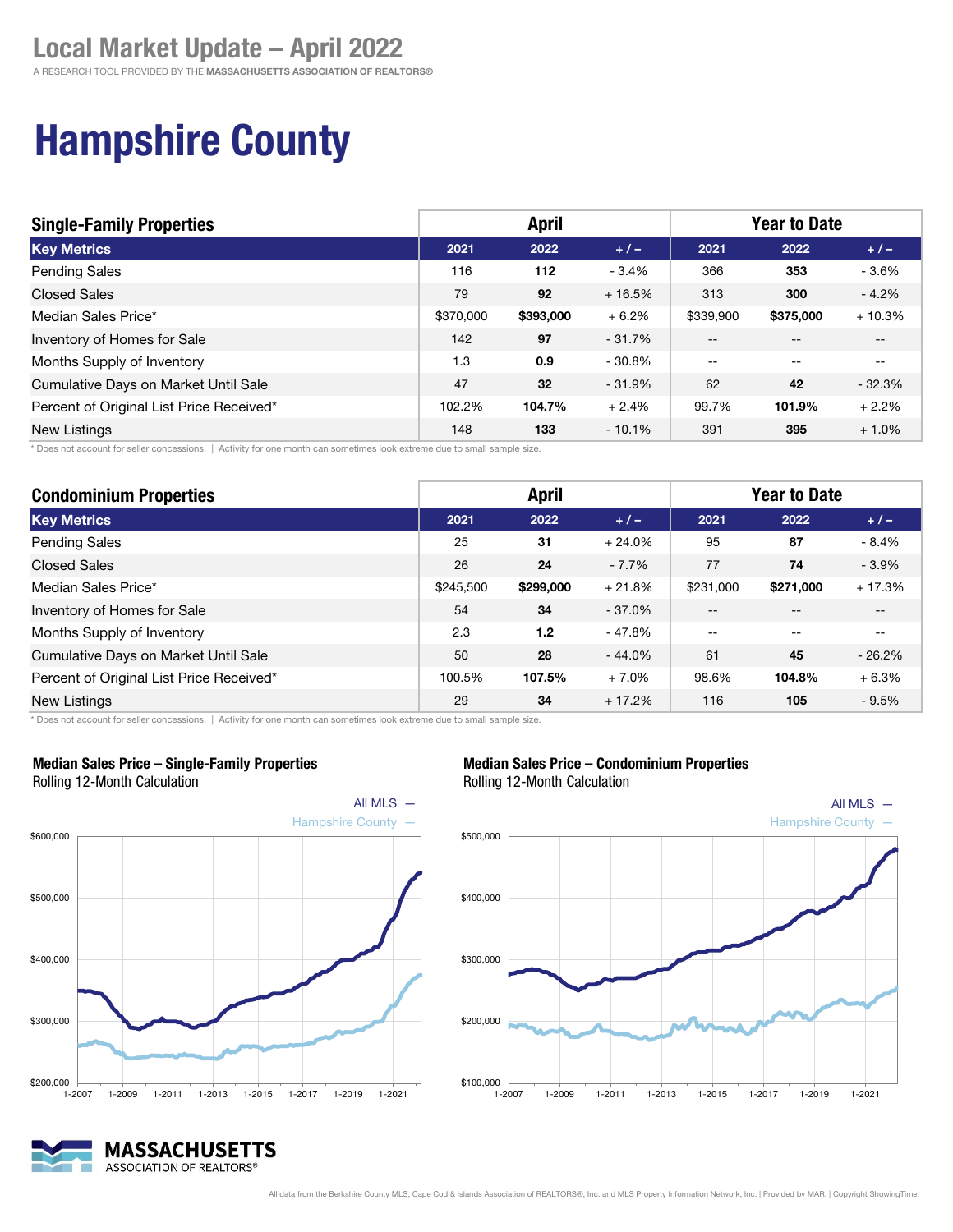# Middlesex County

| <b>Single-Family Properties</b>          | <b>April</b> |           |          | <b>Year to Date</b> |           |          |
|------------------------------------------|--------------|-----------|----------|---------------------|-----------|----------|
| <b>Key Metrics</b>                       | 2021         | 2022      | $+/-$    | 2021                | 2022      | $+/-$    |
| <b>Pending Sales</b>                     | 1.124        | 1,039     | $-7.6%$  | 3,503               | 3,091     | $-11.8%$ |
| <b>Closed Sales</b>                      | 833          | 715       | $-14.2%$ | 2.613               | 2,337     | $-10.6%$ |
| Median Sales Price*                      | \$710,000    | \$775,000 | $+9.2%$  | \$655,000           | \$730,000 | $+11.5%$ |
| Inventory of Homes for Sale              | 887          | 740       | $-16.6%$ | $- -$               |           | --       |
| Months Supply of Inventory               | 0.9          | 0.8       | - 11.1%  | $- -$               | $- -$     | $- -$    |
| Cumulative Days on Market Until Sale     | 28           | 22        | $-21.4%$ | 38                  | 28        | $-26.3%$ |
| Percent of Original List Price Received* | 105.4%       | 108.8%    | $+3.2%$  | 102.6%              | 105.5%    | $+2.8%$  |
| New Listings                             | 1.471        | 1.287     | $-12.5%$ | 4.017               | 3,705     | $-7.8%$  |

\* Does not account for seller concessions. | Activity for one month can sometimes look extreme due to small sample size.

| <b>Condominium Properties</b>            | <b>April</b> |           |           | <b>Year to Date</b> |           |          |
|------------------------------------------|--------------|-----------|-----------|---------------------|-----------|----------|
| <b>Key Metrics</b>                       | 2021         | 2022      | $+1-$     | 2021                | 2022      | $+/-$    |
| <b>Pending Sales</b>                     | 694          | 596       | $-14.1%$  | 2,370               | 1,942     | $-18.1%$ |
| <b>Closed Sales</b>                      | 609          | 463       | $-24.0%$  | 1,893               | 1,486     | $-21.5%$ |
| Median Sales Price*                      | \$540,000    | \$625,000 | $+15.7%$  | \$520,000           | \$579,950 | $+11.5%$ |
| Inventory of Homes for Sale              | 708          | 459       | $-35.2%$  | --                  |           | --       |
| Months Supply of Inventory               | 1.3          | 0.9       | - 30.8%   | $- -$               |           | --       |
| Cumulative Days on Market Until Sale     | 42           | 29        | $-31.0\%$ | 47                  | 36        | $-23.4%$ |
| Percent of Original List Price Received* | 101.4%       | 105.7%    | $+4.2%$   | 100.1%              | 103.3%    | $+3.2%$  |
| New Listings                             | 897          | 678       | $-24.4%$  | 2,692               | 2,277     | $-15.4%$ |

\* Does not account for seller concessions. | Activity for one month can sometimes look extreme due to small sample size.



### Median Sales Price – Single-Family Properties

Median Sales Price – Condominium Properties Rolling 12-Month Calculation

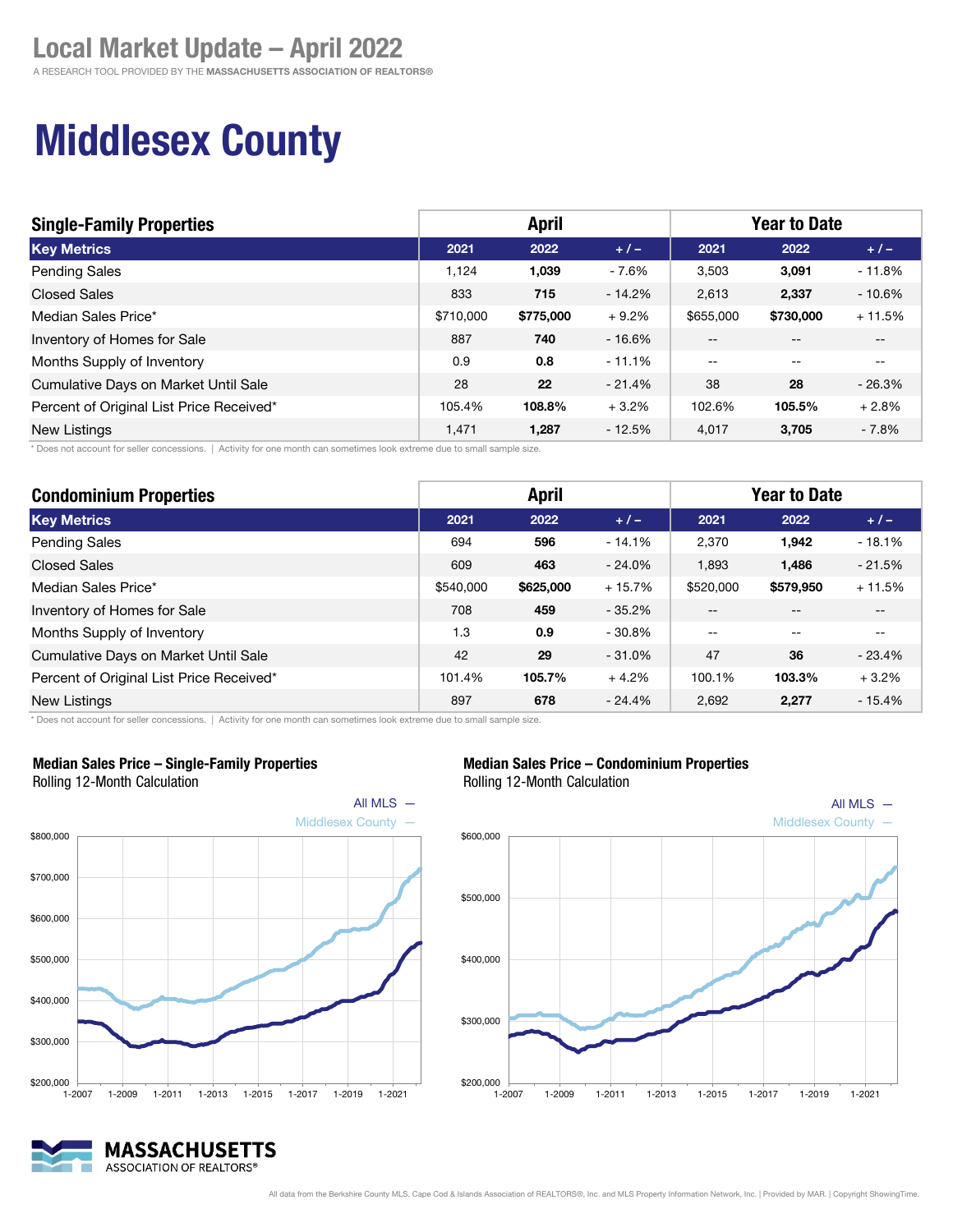# Nantucket County

| <b>Single-Family Properties</b>          | <b>April</b>   |                |            | <b>Year to Date</b> |             |          |
|------------------------------------------|----------------|----------------|------------|---------------------|-------------|----------|
| <b>Key Metrics</b>                       | 2021           | 2022           | $+/-$      | 2021                | 2022        | $+1-$    |
| <b>Pending Sales</b>                     | 2              | 0              | $-100.0\%$ | 11                  |             | $-90.9%$ |
| <b>Closed Sales</b>                      | 6              | $\overline{2}$ | $-66.7%$   | 14                  | 4           | $-71.4%$ |
| Median Sales Price*                      | \$4,490,000    | \$1,982,500    | $-55.8%$   | \$3,735,000         | \$2,307,500 | $-38.2%$ |
| Inventory of Homes for Sale              | 10             | 14             | $+40.0\%$  | $-$                 | $- -$       | $- -$    |
| Months Supply of Inventory               | 1.5            | 4.3            | $+186.7%$  | $-$                 | $-$         | $- -$    |
| Cumulative Days on Market Until Sale     | 122            | 96             | $-21.3%$   | 178                 | 171         | $-3.9\%$ |
| Percent of Original List Price Received* | 88.6%          | 96.3%          | $+8.7%$    | 91.5%               | 94.4%       | $+3.2%$  |
| New Listings                             | $\overline{2}$ | 7              | $+250.0\%$ | 9                   | 14          | $+55.6%$ |

\* Does not account for seller concessions. | Activity for one month can sometimes look extreme due to small sample size.

| <b>Condominium Properties</b>            | <b>April</b>   |         |                          | <b>Year to Date</b> |             |            |  |
|------------------------------------------|----------------|---------|--------------------------|---------------------|-------------|------------|--|
| <b>Key Metrics</b>                       | 2021           | 2022    | $+1-$                    | 2021                | 2022        | $+/-$      |  |
| <b>Pending Sales</b>                     | 0              | 0       | --                       |                     | 0           | $-100.0\%$ |  |
| <b>Closed Sales</b>                      | $\Omega$       | 0       | $- -$                    |                     |             | $0.0\%$    |  |
| Median Sales Price*                      | \$0            | \$0     | $\overline{\phantom{m}}$ | \$740,000           | \$1,545,000 | $+108.8%$  |  |
| Inventory of Homes for Sale              | $\overline{2}$ | 0       | $-100.0\%$               | --                  |             |            |  |
| Months Supply of Inventory               | 1.5            | 0.0     | $-100.0\%$               | $-$                 |             |            |  |
| Cumulative Days on Market Until Sale     | $\Omega$       | 0       | $\qquad \qquad -$        | 94                  | 104         | $+10.6%$   |  |
| Percent of Original List Price Received* | 0.0%           | $0.0\%$ | --                       | 94.3%               | 100.0%      | $+6.0%$    |  |
| New Listings                             | 0              | 0       | $\qquad \qquad -$        | $\overline{c}$      | 0           | $-100.0\%$ |  |

\* Does not account for seller concessions. | Activity for one month can sometimes look extreme due to small sample size.



### Median Sales Price – Single-Family Properties

Rolling 12-Month Calculation



### Median Sales Price – Condominium Properties

Rolling 12-Month Calculation



All MLS  $-$ 

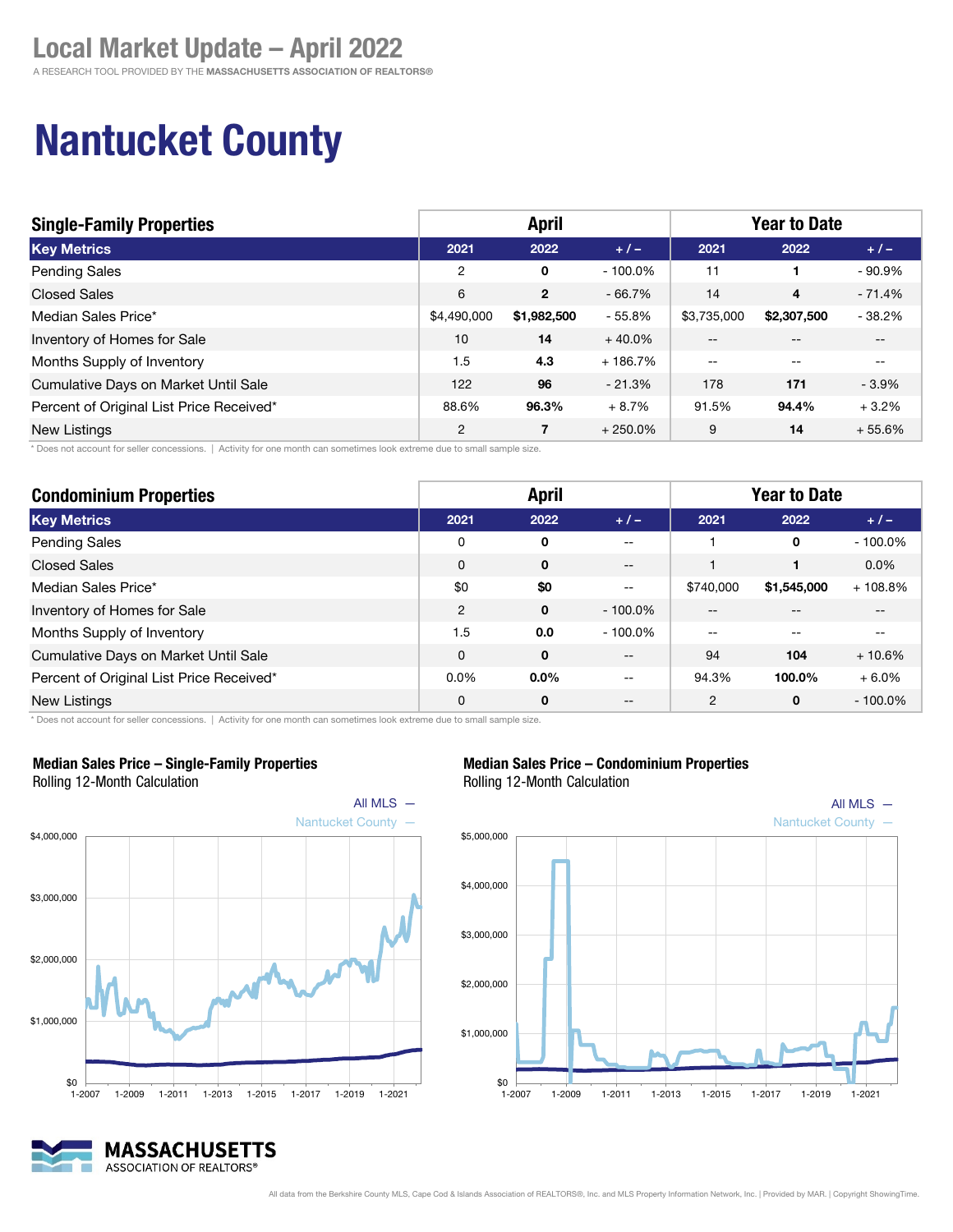A RESEARCH TOOL PROVIDED BY THE MASSACHUSETTS ASSOCIATION OF REALTORS®

# Norfolk County

| <b>Single-Family Properties</b>          | <b>April</b> |           |          | <b>Year to Date</b> |                   |          |
|------------------------------------------|--------------|-----------|----------|---------------------|-------------------|----------|
| <b>Key Metrics</b>                       | 2021         | 2022      | $+ 1 -$  | 2021                | 2022              | $+1-$    |
| <b>Pending Sales</b>                     | 632          | 568       | $-10.1%$ | 2,008               | 1,630             | $-18.8%$ |
| <b>Closed Sales</b>                      | 442          | 365       | - 17.4%  | 1,481               | 1,230             | $-16.9%$ |
| Median Sales Price*                      | \$650,000    | \$740,000 | $+13.8%$ | \$615,000           | \$680,500         | $+10.7%$ |
| Inventory of Homes for Sale              | 579          | 401       | $-30.7%$ | $- -$               | $- -$             | $- -$    |
| Months Supply of Inventory               | 1.0          | 0.8       | $-20.0%$ | $-$                 | $\qquad \qquad -$ | $- -$    |
| Cumulative Days on Market Until Sale     | 32           | 21        | $-34.4%$ | 37                  | 29                | $-21.6%$ |
| Percent of Original List Price Received* | 103.5%       | 107.2%    | $+3.6%$  | 101.7%              | 104.3%            | $+2.6%$  |
| <b>New Listings</b>                      | 842          | 709       | $-15.8%$ | 2,336               | 1,943             | $-16.8%$ |

\* Does not account for seller concessions. | Activity for one month can sometimes look extreme due to small sample size.

| <b>Condominium Properties</b>            | <b>April</b> |           |          | <b>Year to Date</b> |           |          |
|------------------------------------------|--------------|-----------|----------|---------------------|-----------|----------|
| <b>Key Metrics</b>                       | 2021         | 2022      | $+/-$    | 2021                | 2022      | $+/-$    |
| <b>Pending Sales</b>                     | 330          | 285       | $-13.6%$ | 1,049               | 863       | $-17.7%$ |
| <b>Closed Sales</b>                      | 238          | 172       | $-27.7%$ | 746                 | 661       | $-11.4%$ |
| Median Sales Price*                      | \$519,950    | \$532,500 | $+2.4%$  | \$470,000           | \$510,000 | $+8.5%$  |
| Inventory of Homes for Sale              | 435          | 207       | $-52.4%$ | $- -$               | --        | --       |
| Months Supply of Inventory               | 1.8          | 0.9       | $-50.0%$ | $-$                 | --        | --       |
| Cumulative Days on Market Until Sale     | 51           | 35        | $-31.4%$ | 56                  | 44        | $-21.4%$ |
| Percent of Original List Price Received* | 100.3%       | 103.8%    | $+3.5%$  | 99.0%               | 101.7%    | $+2.7%$  |
| New Listings                             | 435          | 316       | $-27.4%$ | 1.293               | 985       | $-23.8%$ |

\* Does not account for seller concessions. | Activity for one month can sometimes look extreme due to small sample size.



MASSACHUSETTS ASSOCIATION OF REALTORS®

### Median Sales Price – Single-Family Properties

Rolling 12-Month Calculation

## Rolling 12-Month Calculation

Median Sales Price – Condominium Properties

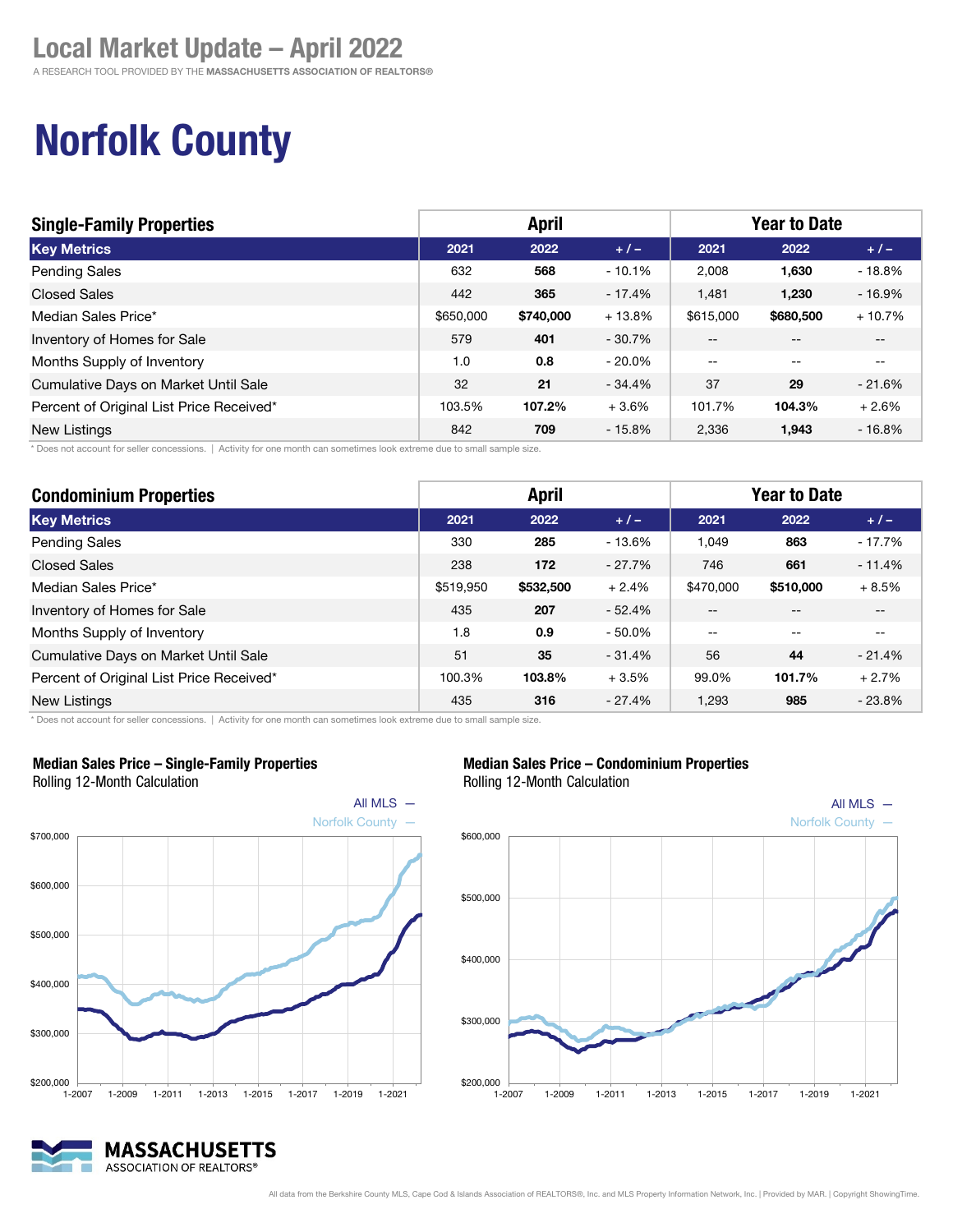A RESEARCH TOOL PROVIDED BY THE MASSACHUSETTS ASSOCIATION OF REALTORS®

# Plymouth County

| <b>Single-Family Properties</b>          | <b>April</b> |           |           | <b>Year to Date</b> |                   |                          |
|------------------------------------------|--------------|-----------|-----------|---------------------|-------------------|--------------------------|
| <b>Key Metrics</b>                       | 2021         | 2022      | $+/-$     | 2021                | 2022              | $+ 1 -$                  |
| <b>Pending Sales</b>                     | 556          | 493       | $-11.3%$  | 1,811               | 1,514             | $-16.4%$                 |
| <b>Closed Sales</b>                      | 421          | 333       | $-20.9\%$ | 1,468               | 1,274             | $-13.2%$                 |
| Median Sales Price*                      | \$499.900    | \$540,000 | $+8.0%$   | \$469.100           | \$530,000         | $+13.0%$                 |
| Inventory of Homes for Sale              | 498          | 350       | $-29.7%$  | $- -$               | $- -$             | $- -$                    |
| Months Supply of Inventory               | 0.9          | 0.8       | $-11.1%$  | $\sim$ $\sim$       | $\qquad \qquad -$ | $\overline{\phantom{m}}$ |
| Cumulative Days on Market Until Sale     | 34           | 34        | $0.0\%$   | 38                  | 34                | $-10.5%$                 |
| Percent of Original List Price Received* | 103.6%       | 104.4%    | $+0.8\%$  | 101.8%              | 102.5%            | $+0.7%$                  |
| New Listings                             | 672          | 552       | $-17.9%$  | 2.010               | 1,704             | $-15.2%$                 |

\* Does not account for seller concessions. | Activity for one month can sometimes look extreme due to small sample size.

| <b>Condominium Properties</b>            | <b>April</b> |           |           | <b>Year to Date</b> |           |          |
|------------------------------------------|--------------|-----------|-----------|---------------------|-----------|----------|
| <b>Key Metrics</b>                       | 2021         | 2022      | $+/-$     | 2021                | 2022      | $+/-$    |
| Pending Sales                            | 143          | 87        | $-39.2%$  | 469                 | 334       | $-28.8%$ |
| <b>Closed Sales</b>                      | 122          | 90        | $-26.2%$  | 397                 | 306       | $-22.9%$ |
| Median Sales Price*                      | \$368,700    | \$419,498 | $+13.8%$  | \$360,000           | \$400,000 | $+11.1%$ |
| Inventory of Homes for Sale              | 166          | 82        | $-50.6%$  | $- -$               |           |          |
| Months Supply of Inventory               | 1.3          | 0.8       | $-38.5%$  | $- -$               | --        | $-$      |
| Cumulative Days on Market Until Sale     | 41           | 41        | $0.0\%$   | 47                  | 37        | $-21.3%$ |
| Percent of Original List Price Received* | 101.7%       | 104.4%    | $+2.7%$   | 100.5%              | 103.0%    | $+2.5%$  |
| <b>New Listings</b>                      | 137          | 100       | $-27.0\%$ | 549                 | 364       | $-33.7%$ |

\* Does not account for seller concessions. | Activity for one month can sometimes look extreme due to small sample size.



#### Median Sales Price – Single-Family Properties

Rolling 12-Month Calculation

### MASSACHUSETTS ASSOCIATION OF REALTORS®







#### All data from the Berkshire County MLS, Cape Cod & Islands Association of REALTORS®, Inc. and MLS Property Information Network, Inc. | Provided by MAR. | Copyright ShowingTime.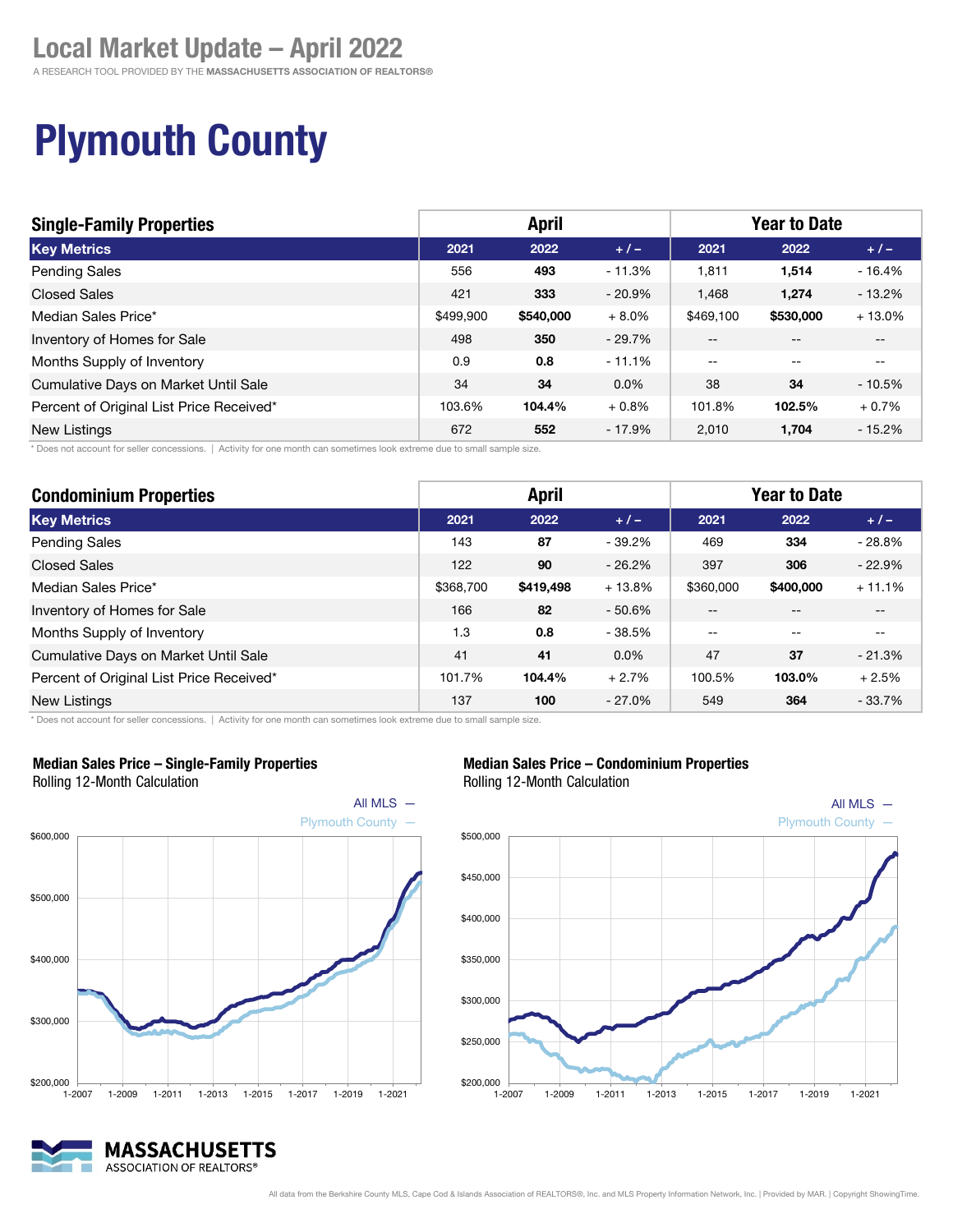A RESEARCH TOOL PROVIDED BY THE MASSACHUSETTS ASSOCIATION OF REALTORS®

# Suffolk County

| <b>Single-Family Properties</b>          | <b>April</b> |                  |          | <b>Year to Date</b>      |                          |                          |  |
|------------------------------------------|--------------|------------------|----------|--------------------------|--------------------------|--------------------------|--|
| <b>Key Metrics</b>                       | 2021         | 2022             | $+1-$    | 2021                     | 2022                     | $+1-$                    |  |
| <b>Pending Sales</b>                     | 130          | 151              | $+16.2%$ | 400                      | 427                      | $+6.7%$                  |  |
| <b>Closed Sales</b>                      | 95           | 91               | $-4.2%$  | 342                      | 321                      | $-6.1%$                  |  |
| Median Sales Price*                      | \$660,000    | \$760,000        | $+15.2%$ | \$650,000                | \$715,000                | $+10.0\%$                |  |
| Inventory of Homes for Sale              | 196          | 143              | $-27.0%$ | $-$                      |                          | $ -$                     |  |
| Months Supply of Inventory               | 1.7          | 1.2 <sub>2</sub> | $-29.4%$ | $\overline{\phantom{m}}$ | $\overline{\phantom{m}}$ | $\overline{\phantom{m}}$ |  |
| Cumulative Days on Market Until Sale     | 46           | 24               | - 47.8%  | 44                       | 39                       | $-11.4%$                 |  |
| Percent of Original List Price Received* | 102.3%       | 104.0%           | $+1.7%$  | 100.1%                   | 101.5%                   | $+1.4%$                  |  |
| New Listings                             | 193          | 202              | $+4.7%$  | 506                      | 540                      | $+6.7%$                  |  |

\* Does not account for seller concessions. | Activity for one month can sometimes look extreme due to small sample size.

| <b>Condominium Properties</b>            | <b>April</b> |           |          | <b>Year to Date</b> |           |          |
|------------------------------------------|--------------|-----------|----------|---------------------|-----------|----------|
| <b>Key Metrics</b>                       | 2021         | 2022      | $+/-$    | 2021                | 2022      | $+/-$    |
| Pending Sales                            | 721          | 667       | - 7.5%   | 2,385               | 2,180     | $-8.6%$  |
| <b>Closed Sales</b>                      | 597          | 514       | $-13.9%$ | 1.746               | 1,528     | $-12.5%$ |
| Median Sales Price*                      | \$670,000    | \$747,500 | $+11.6%$ | \$650,000           | \$690,000 | $+6.2%$  |
| Inventory of Homes for Sale              | 1.345        | 935       | $-30.5%$ | $- -$               |           | $- -$    |
| Months Supply of Inventory               | 2.8          | 1.8       | $-35.7%$ | $- -$               | --        | $-$      |
| Cumulative Days on Market Until Sale     | 59           | 42        | $-28.8%$ | 66                  | 57        | $-13.6%$ |
| Percent of Original List Price Received* | 98.6%        | 100.5%    | $+1.9%$  | 97.2%               | 98.7%     | $+1.5%$  |
| <b>New Listings</b>                      | 1,024        | 849       | $-17.1%$ | 3.108               | 2,929     | $-5.8%$  |

\* Does not account for seller concessions. | Activity for one month can sometimes look extreme due to small sample size.



#### Median Sales Price – Single-Family Properties

ASSOCIATION OF REALTORS®

Rolling 12-Month Calculation

# MASSACHUSETTS

### Median Sales Price – Condominium Properties

Rolling 12-Month Calculation



#### All data from the Berkshire County MLS, Cape Cod & Islands Association of REALTORS®, Inc. and MLS Property Information Network, Inc. | Provided by MAR. | Copyright ShowingTime.